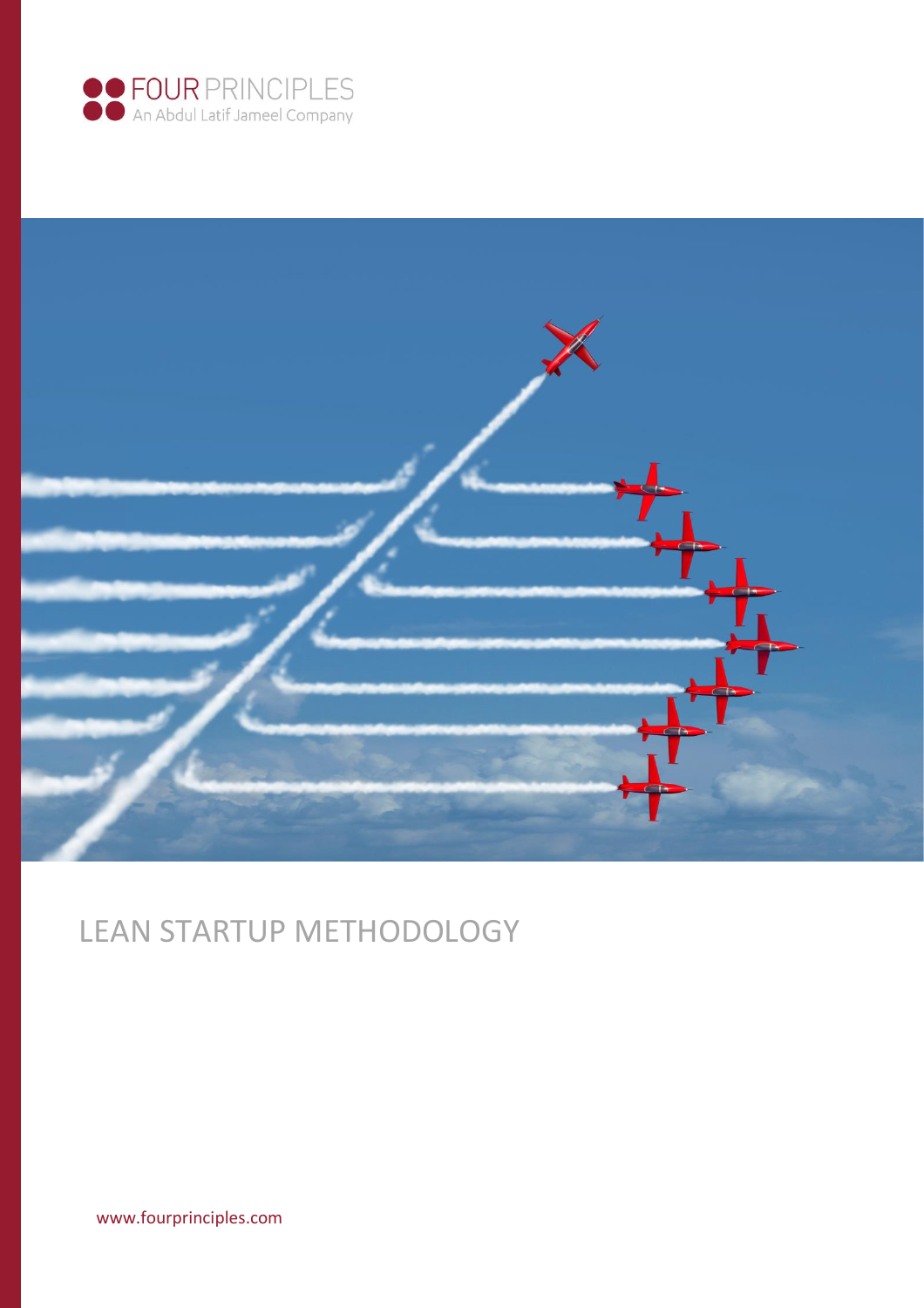### WHY FOUR PRINCIPLES BELIEVES THAT THE LEAN START-UP METHODOLOGY, WHICH IS THE CORE OF ITS JUST RECENTLY LAUNCHED DISRUPTION-AS-A-SERVICE (DAAS), IS MORE APPLICABLE TODAY THAN EVER

Research shows that new companies fail at a startlingly high rate, with 75 percent of venture-backed startups doomed to crash and burn, according to [research by Shikhar Ghosh](https://www.inc.com/john-mcdermott/report-3-out-of-4-venture-backed-start-ups-fail.html#:~:text=About%2075%25%20of%20U.S.%20venture,School%20senior%20lecturer%20Shikhar%20Ghosh.&text=Ghosh) of the Harvard Business School. In fact, according to statistics for 2020 compiled by Review  $42$ , the failure rate for all new startups – not just those backed by VC funding – is closer to 90 percent. If these percentages aren't devastating enough, the COVID-19 pandemic has made market conditions even more hazardous for the growing number of startups navigating these uncertain times.

Yet the hazards of the pandemic didn't slow the startup boom – data from the US Census Bureau reported by the Peterson Institute for International Economics show that business startups grew from 3.5 million in 2019 to 4.4 million in 2020, an increase of 24 percent.

If there is a single primary reason that new companies fail, it's because the product they are developing doesn't fit the needs of the market. In other words, there is a mismatch between what they offer and what people need. The lean startup movement aims to eliminate this problem, by helping companies develop and refine products based on customer feedback before building out a final product and bringing it to launch. Along the way, the Lean Startup process conserves resources, limits costs, and sets the company up for scalable growth when the product takes off.

"Judging the market for a new product or service has always been challenging, and after all the changes of the past year and a half, it's harder than ever" says Seif Shieshakly, Co-Founder and Managing Partner of Four Principles. "New companies want to take the guesswork out of a launch and that's what Lean Startup is all about."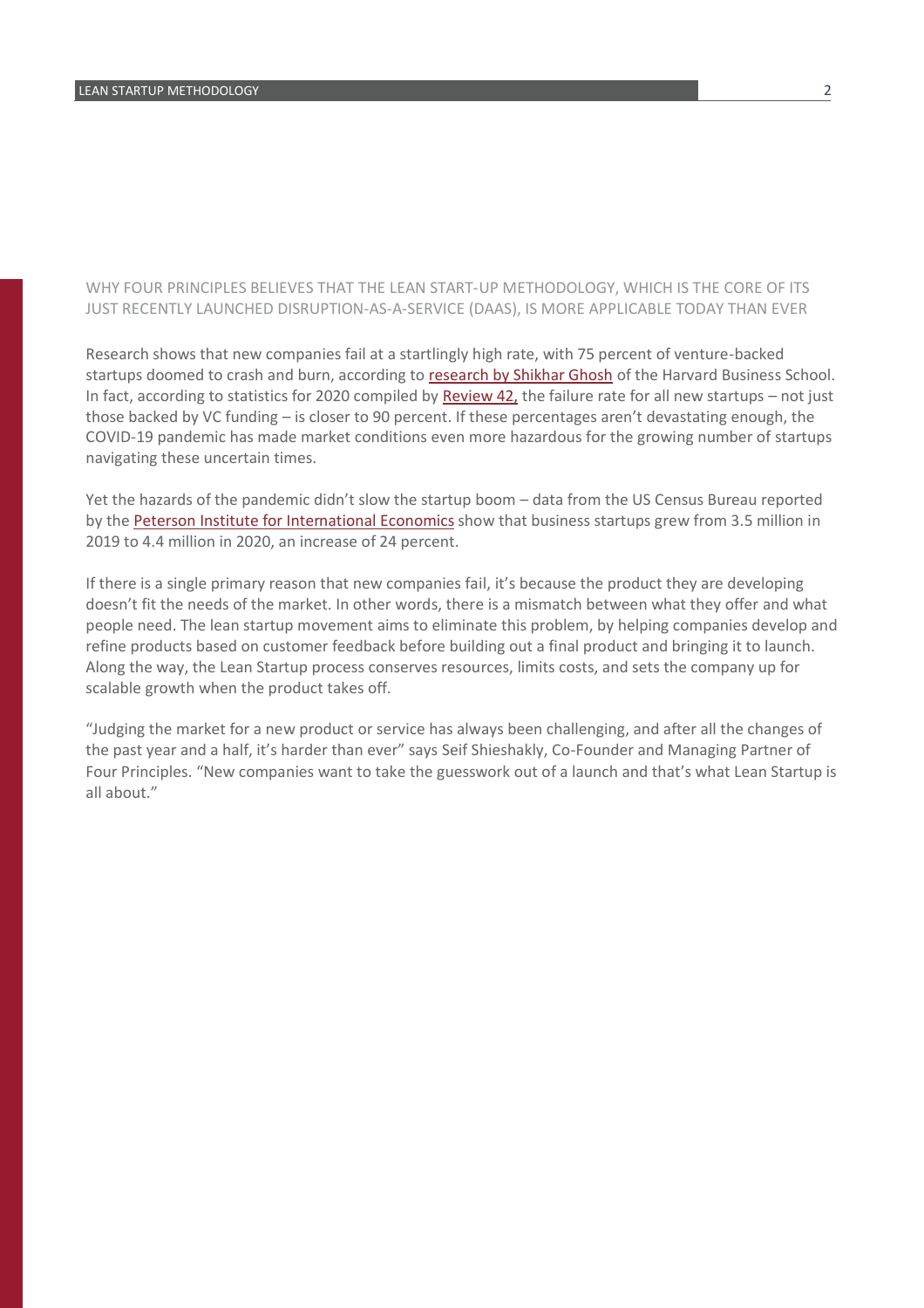## The Origins of Lean Startup

Lean Startup didn't come out of nowhere, but is the application of proven Lean methods and principles to guide the establishment of a brand new business. One of those credited as a primary founder of the Lean Startup movement is Silicon Valley entrepreneur Steve Blank, whose work over several years was summarized in a 2013 article in the Harvard Business Review, [Why the Lean Startup Changes Everything,](https://hbr.org/2013/05/why-the-lean-start-up-changes-everything) is still a cornerstone of the conversation.

Blank's apprentice, Eric Ries, further codified the ideas and methods of Lean Startup in his 2021 book The [Lean Startup: How Today's Entrepreneurs Use Continuous Innovation to Create Radically Successful](http://theleanstartup.com/)  [Businesses.](http://theleanstartup.com/)

## What is Lean Startup?

In the traditional model for starting a new business, the founders begin with a 5-year business plan, which they use to raise money, often in the form of venture capital. If there's interest and funding comes through, the team begins work on the launch, usually in "stealth" mode to prevent potential competitors from catching on. The problem with this is, that the company has limited opportunities for running the concept by its potential consumers, or getting feedback during the build-out period.

Lean Startups, by contrast, follow a series of steps to test, build, measure, and learn as they go. The creation of the business model is a work in progress as the team revises and discards hypotheses, soliciting consumer feedback along the way. As the concept moves into production, the company rapidly iterates on and reengineers the product, fine-tuning it according to what the market wants. Following this trial-and-error process makes it much more likely that the company will create a product that people are willing to pay for.

"Instead of executing a pre-thought business model, lean startups search for one – that is the distinction at the heart of the Lean Startup approach," says Mehdi Chelhi, Principal at Four Principles. "Founders need to realize that what they have is an untested hypothesis which you use to shape a business model that's scalable."

In addition to rapid processes, Lean Startup is also about organizational structure, requiring that those involved in the product build have the autonomy to make major decisions, including those to pivot.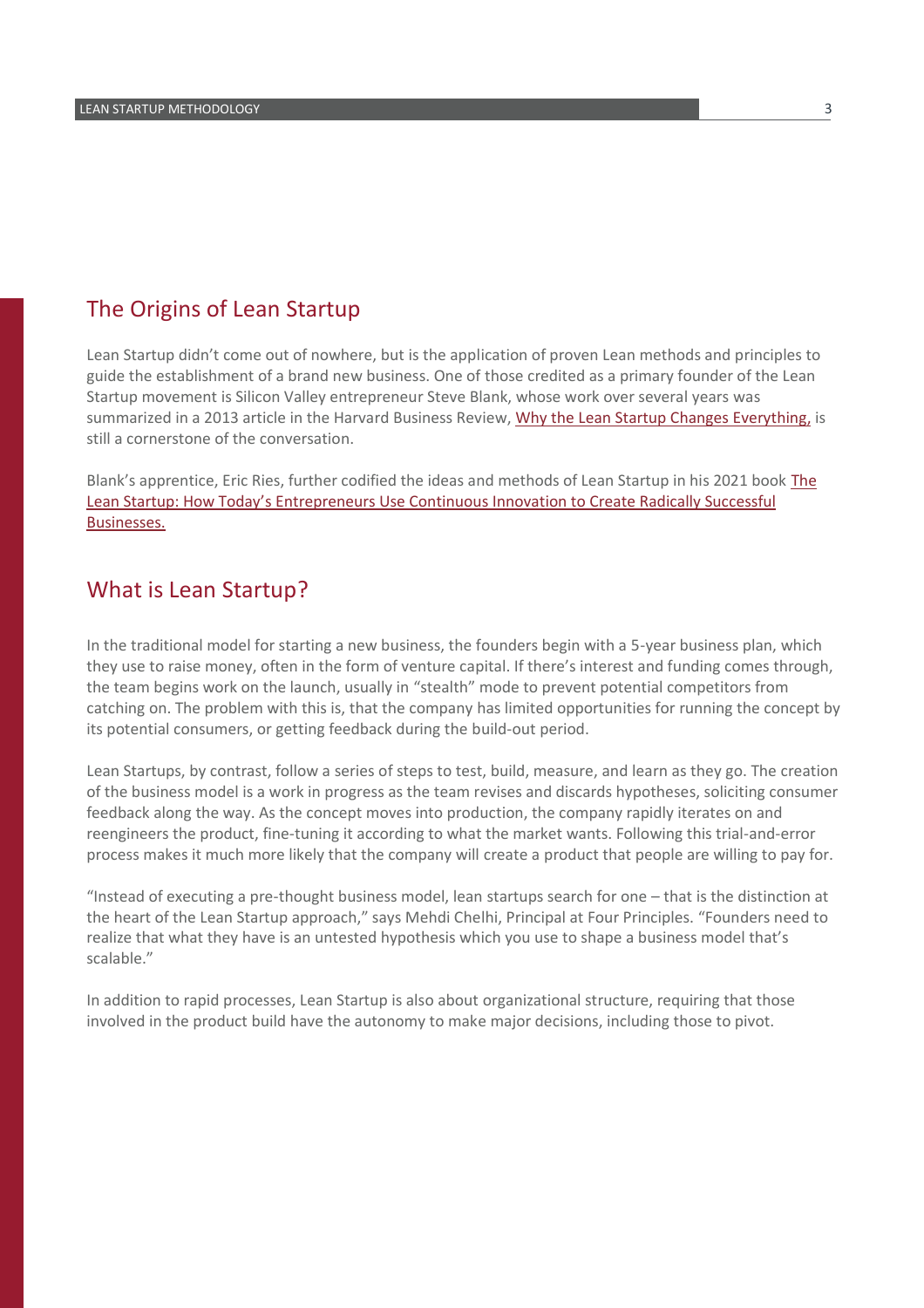## How Lean Startup Works

Think of Lean Startup methodology as a scientific process of trial and error, following a [system](http://theleanstartup.com/principles) of principles and steps. Key concepts include the idea that entrepreneurs are everywhere, both in small new companies and in big established enterprises, and that success is best achieved by eliminating uncertainty and by working smarter, not harder.

#### *Customer Development*

Also known as "get outside the building," this key concept of Lean Startup methodology says that ideas don't come from the silo of the conference room, but from the problems and needs of the consumer, waiting to be solved.

Lean startups solicit information from potential buyers, users, and partners for feedback on all elements of the business model, such as product features and pricing. But this solicitation process goes beyond the product itself, analyzing potential distribution channels, sales techniques, and marketing opportunities.

#### *Validated Learning*

The validated learning method of product development follows these steps:

- Identify a problem that needs to be solved, or a need waiting to be filled (Key question: Why would someone need this?)
- Develop a product that accomplishes this goal
- Create a working prototype, also known as an MVP (minimum viable product)
- Test the prototype with potential customers does it accomplish the goal or fill the need?
- In response to feedback, fine-tune the product or the target market or both
- Repeat as necessary.

Removing most of the hypothetical element of early research from the equation, MVPs assess productmarket fit with real-time learning from actual customers, making real financial decisions.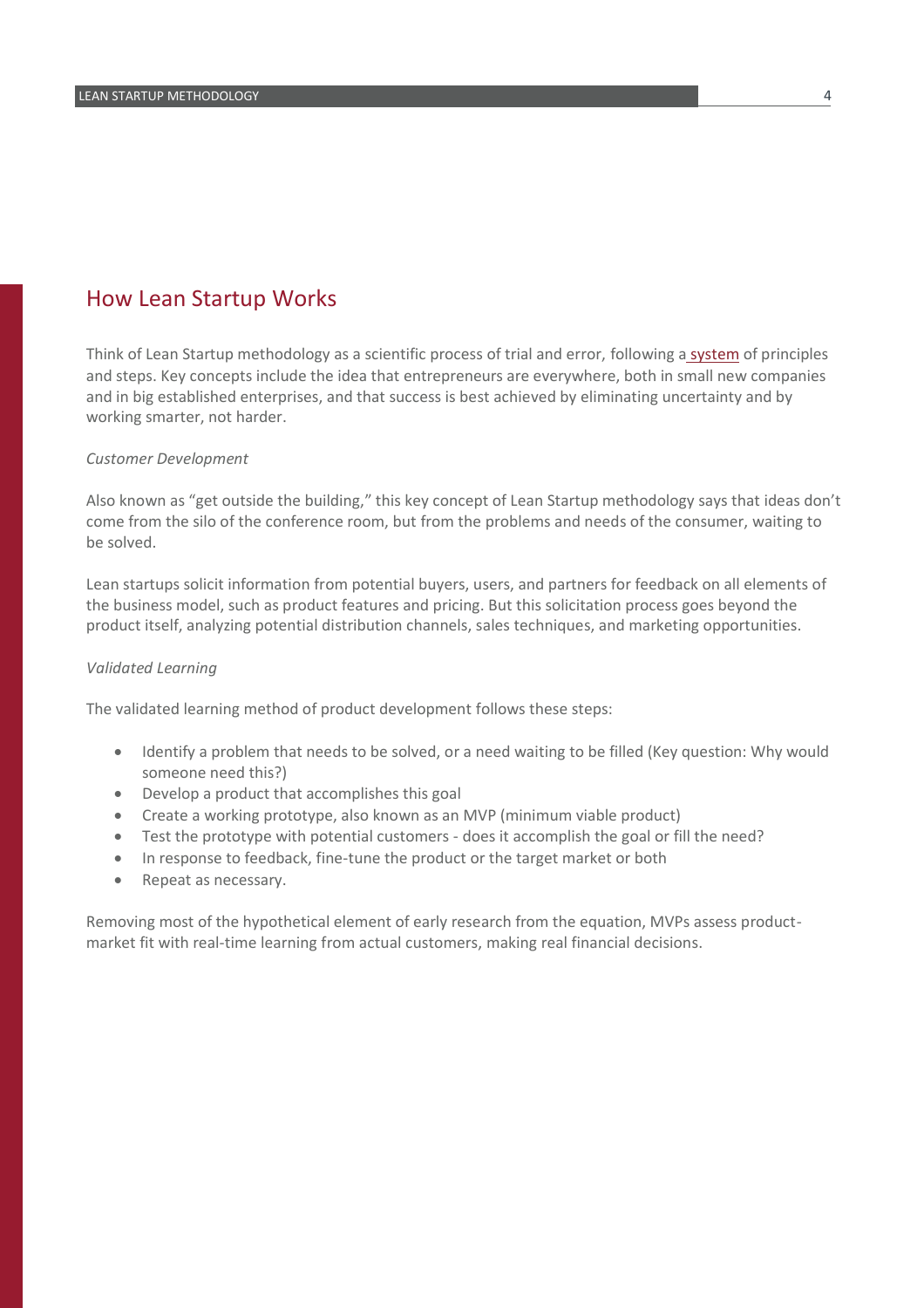### *Proof of Concept*

Unlike traditional startups, which base business plans on research and projections, Lean startups are founded on proof of concept, meaning that extensive testing is required to prove that an idea is likely to succeed.

The MVP is a key element in this process, used to immediately elicit customer feedback and revise assumptions. Then the build-measure-learn cycle continues, asking more questions and redesigning via a series of small adjustments, or iterations. Bigger innovations, or pivots, occur when customer input suggests a concept isn't working and a greater rethinking is needed. The end result is that the market dictated the product rather than the other way around.

#### *Business Model Canvas*

One way to explain the Lean Startup approach to business plan development is the Lean Canvas, in which business units are regarded as a series of hypotheses to be tested according to the build-measure-learn cycle. This testing is both qualitative, utilizing customer interviews and input, and quantitatively, using measures to assess costs and benefits and prevent waste.

The metrics used to assess success are different too. While traditional businesses use financial reporting metrics such as balance sheets and cash flow, Lean Startups take into account the cost of customer acquisition, the lifetime value of a customer, and turnover rate in assessing a product's potential.

## Popular Lean Startups: Lessons in Success

Lean Startups aren't necessarily small companies. One of the best examples of Lean Startup innovation comes from General Electric, the 33rd largest company in the U.S. by gross revenue, developed a customercentric program called Fastworks that has spurred a large number of new product launches, such as developing new cell phone batteries for use in areas with unreliable electricity. Tax preparation giant Intuit used Lean Startup processes to innovate new methods of customer support as well as a new version of QuickBooks for the self-employed.

Dropbox is often cited as a Lean Startup success story, having started out as a three-minute screencast showing consumers how the service worked. Not only did the video capture an initial audience, but comments on the video allowed Dropbox to collect feedback which the company used to shape product development. In 15 months, Dropbox went from 100,000 registered users to over 4 million.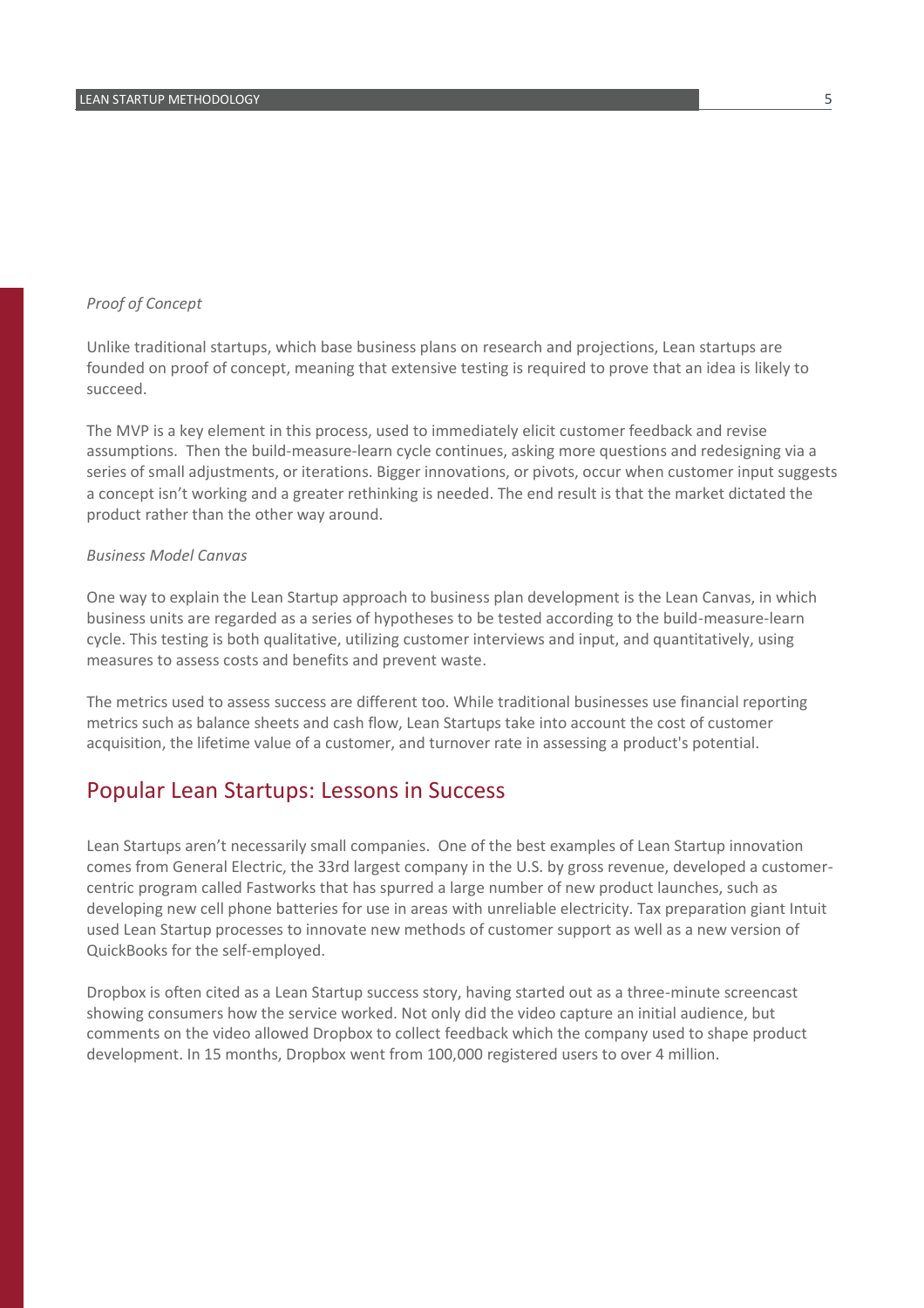Amazon followed Lean Startup principles from the very beginning, addressing the consumer's need for an electronic book-storage device with the Kindle e-reader. More recently, Amazon solved the need for elastic data storage with its cloud computing business, which enables companies to purchase only the server space they need at a given time.

## How Are Lean Startups Different?

Whe[n Wilbur Labs](https://www.wilburlabs.com/blueprints/why-startups-fail) surveyed business leaders on why startups fail and asked founders for their wisdom, the top two pieces of advice given were 1) Learn from mistakes that will be made and 2) listen to your customers.

And it is in exactly these two ways that Lean Startups are different from traditionally run companies, with more capacity to learn from mistakes and to solicit and incorporate customer feedback. And not just mistakes, but failure; in Lean Startup, failure is a good thing. Companies want to fail quickly and productively, learning what works and what doesn't so they can move on to the next option.

The reason for this is that failure is seen as a natural consequence of risk-taking. Fail fast and fail cheap, the thinking goes, and companies are less likely to go bankrupt by attaching to the wrong idea. If an organization avoids failure at all costs, it's almost a guarantee that their process is too conservative.

Along with this, goes the idea of knowing when to cut your losses rather than throwing good money (or time, or resources) after bad ideas. No matter how much effort, money or both a company has put into testdriving a business plan, if the response shows that the market isn't interested, it's back to the drawing board.

"With Lean Startup methodology, you can't get too attached to your initial approach, no matter how hard you've worked on it," says James Ryan, Principal at Four Principles. "If you truly want to innovate, you have to leave your ego at the door and be open to new ideas, including those that come from outside."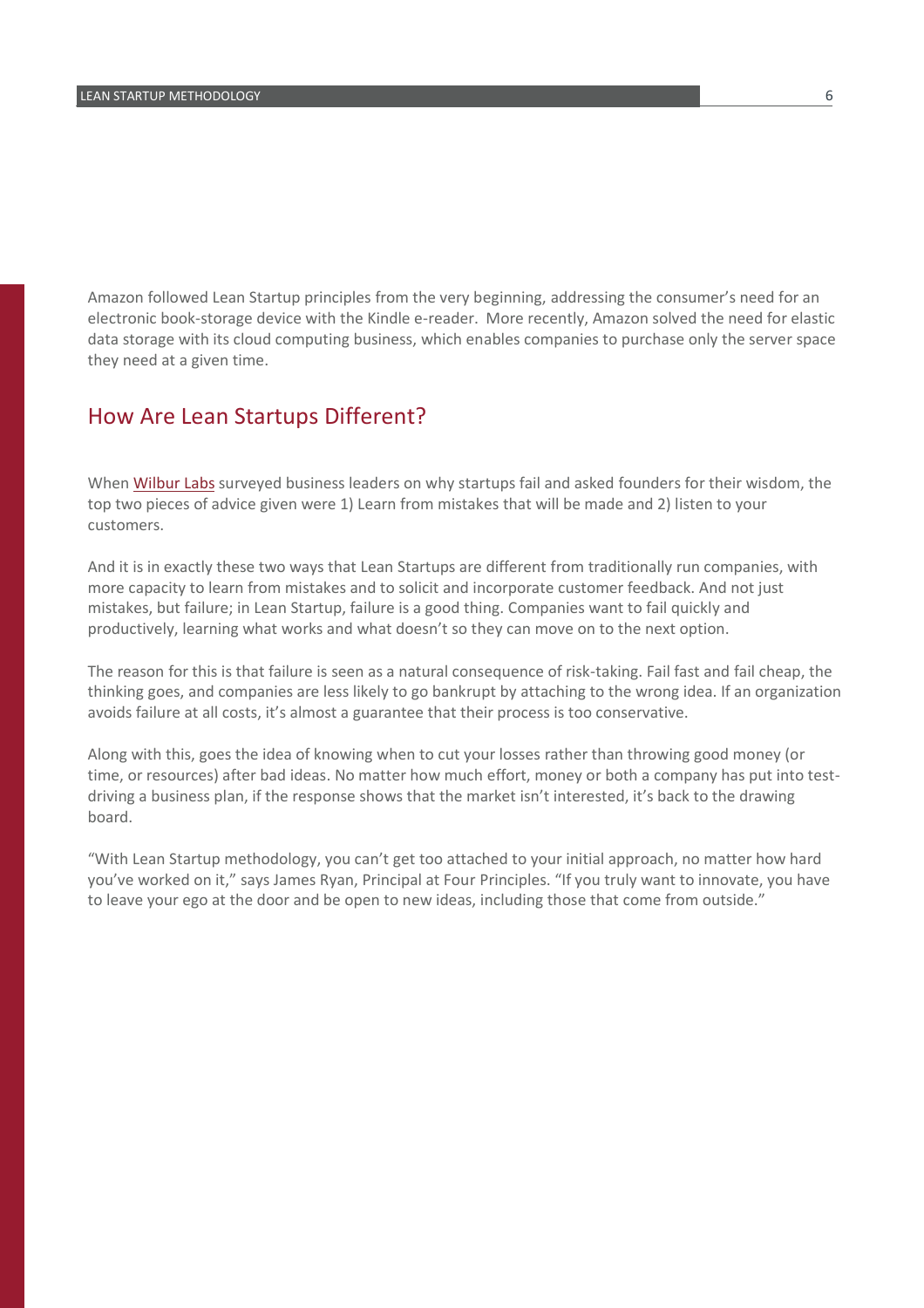## Lean Startup and DaaS: Blueprint for Success

At Four Principles, Lean Startup methodology is the core of a recently launched program, Disruption-as-a-Service (DaaS), created in partnership with Berlin-based partners Martian & Machine.

According to the Disruption as a Service (DaaS) model, companies strive to transform their business models on a continuous basis, keeping the organization sharp to continuously innovate and create alternative revenue streams. Systematic continuous improvement drives sustainability and keeps the organization sharp to innovate and launch new disruption waves.

The DaaS approach helps companies establish an environment in which to launch and iterate new products and services with a focus on real delivery and immediate generation of market traction. The primary goal is to reach the product-market-fit at the lowest cost- and time-invest possible and enable dedicated venture building around it.

"The core principles of Lean Startup incorporated in DaaS are more applicable today than ever," says Patrick Wiebusch, Co-Founder and Managing Partner at Four Principles. "Even the most established and successful companies and businesses need to be able to launch and iterate new products and services with the agility and speed of a startup, or be left behind. Today it is either disrupt or be disrupted."